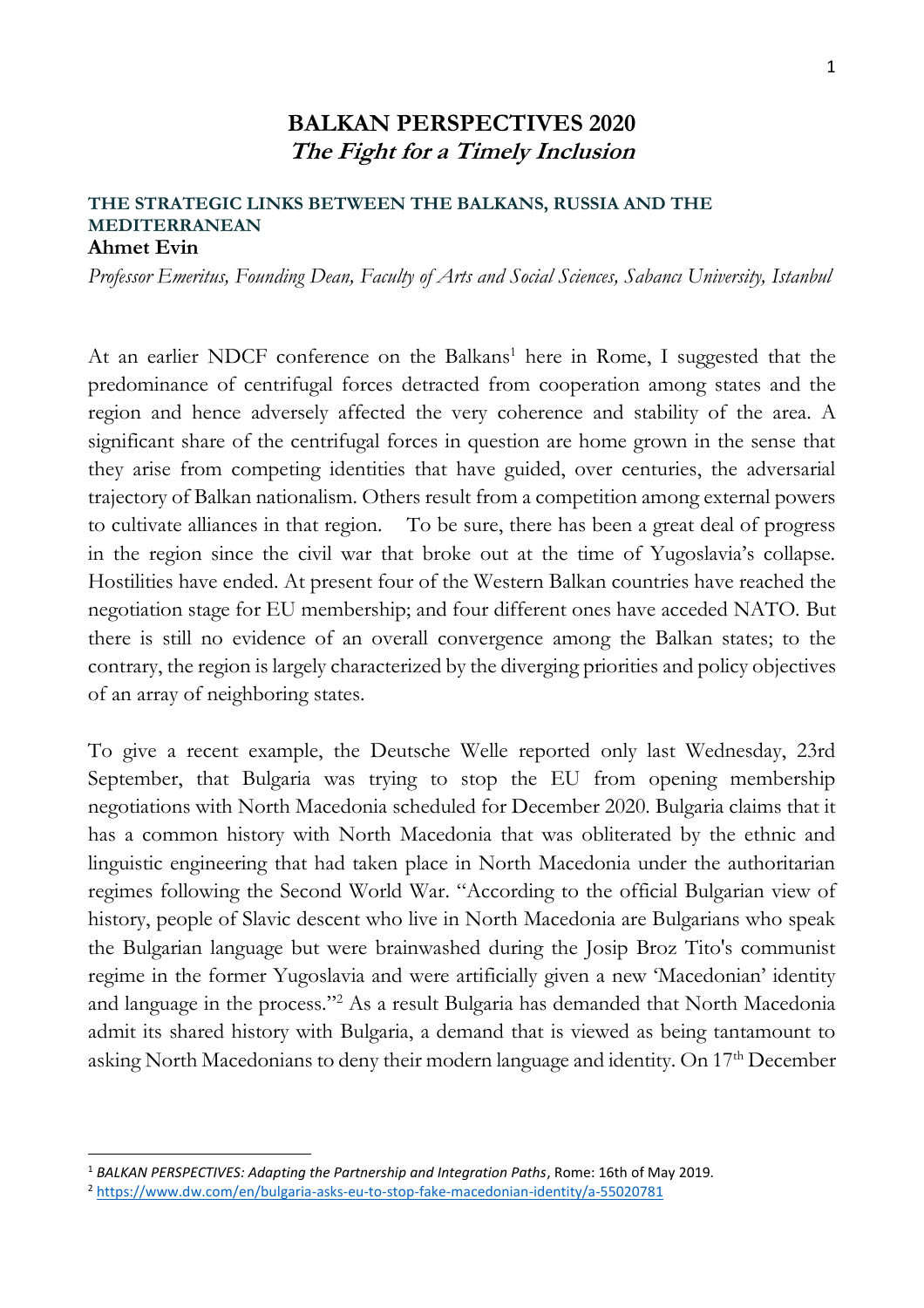2020, before these conference proceedings went to press, Bulgaria vetoed North Macedonia's accession negotiations to begin.<sup>3</sup>

The question of identity, rather that of particular identities standing out in contrast to other ones in the region, come back to haunt any discussion, any consideration of any aspect of the Balkans' history, society, politics, or culture. The topic of the present conference brought to mind the vivid and masterfully depicted explanation by Ivan Krastev of the reason why ethnic homogeneity became so important in central Europe:

Eastern European states and nations emerged late in the nineteenth-century, and they did so almost simultaneously. While in Western Europe, it was the legacy of the colonial empires that shaped encounters with the non-European world, Central European states were born of the disintegration of Europe's continental empires – Germany, Austro-Hungary, Russia –and the process of ethnic cleansing that followed. The nineteenth-century ethnic mosaic of Western Europe was generally harmonious like a Caspar David Friedrich landscape, whereas that of central Europe resembled more an expressionist canvas by Oscar Kokoschka.<sup>4</sup>

What Krastev says about Central Europe in this book is equally valid for the Balkans where the nation-states, like those of central Europe, were born in the wake of the disintegration of the Ottoman and the Habsburg empires and where, like central Europe, common descent -- that is, ethnicity, language, and culture and not citizenship -- has determined the nation.

Strategic links of the region with other regions follows the same pattern of affinity, particularly confessional affinity. The Orthodox Church, for example, has historically reinforced, and continues to reinforce, a special relationship that bonds Russia and Serbia together. The bombing of Belgrade by NATO forces during the Kosovo war (1998-1999), it may be recalled, brought Belgrade and Moscow closer at that time. Although Serbia is now cooperating with NATO, it still does not feel sanguine about committing to full membership of the Atlantic Alliance.

Turkey's AKP government has been keen to cultivate its own strategic links in the Balkans as an important part of its strategy to confirm and project its status as a regional power. Ankara's so-called neo-Ottomanist approach to its broader neighborhood, including certainly the Balkans, has meant that Turkey places priority on building relationships with

 $\overline{a}$ <sup>3</sup> <https://www.ft.com/content/68191f23-0230-4a71-9c5e-437195b5d25a>

<sup>4</sup> Ivan Krastev, *After Europe* (Philadelphia: University pf Pennsylvania Press, 2017), p.48.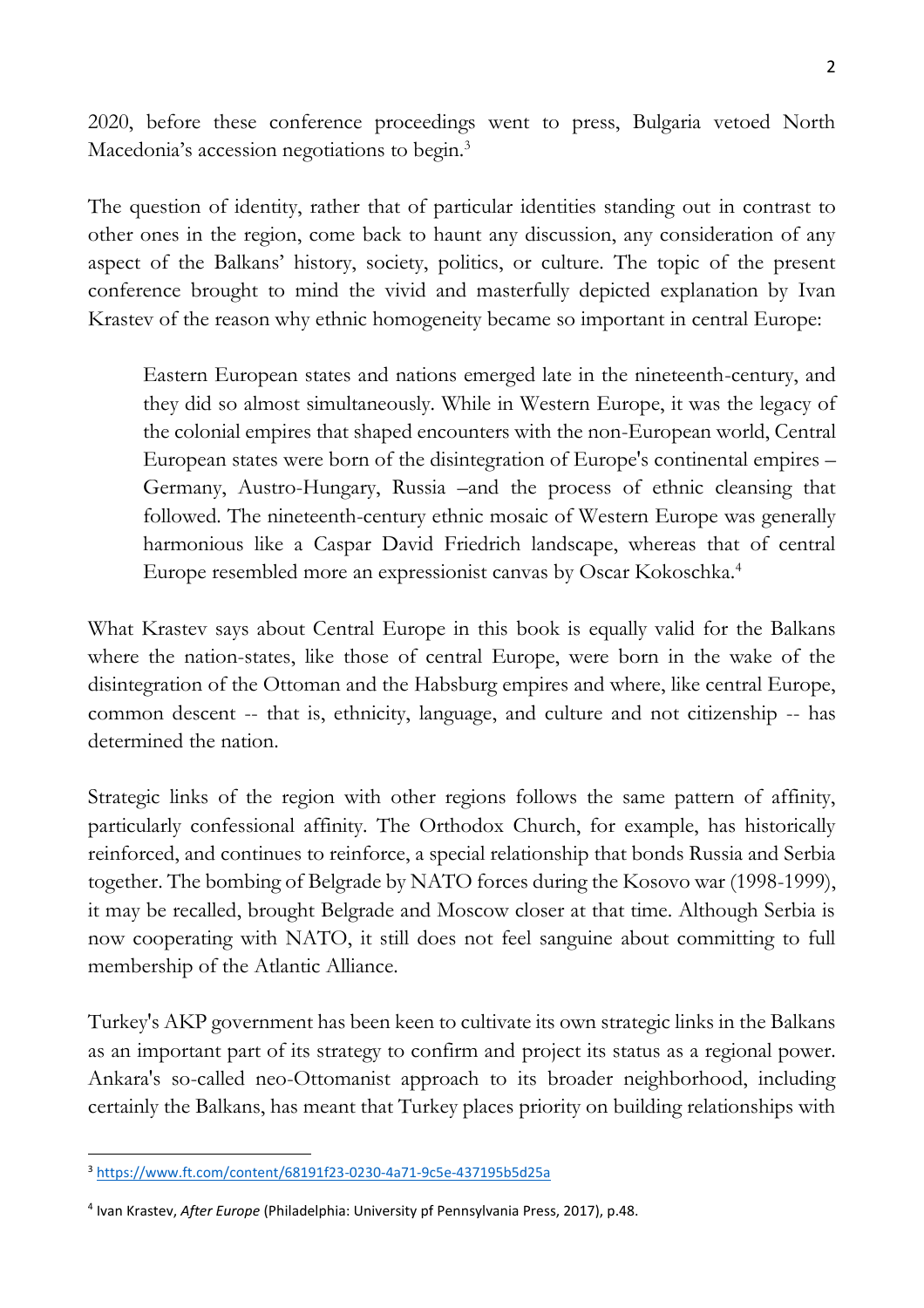the Muslim populations of the region, supporting religious instruction in parts of the Balkans and providing funds for the restoration almost exclusively of Ottoman mosques and religious buildings in Bosnia. It cannot be denied that what was dubbed as Turkey's soft power reaching out to the former Ottoman territories had the effect of raising consciousness of the confessional differences among the peoples of the region.

More dangerous for the region's security and stability was the involvement in the civil war of radical Islamist cadres. In the wake of the Bosnian war, several Muslim countries and Muslim aid organizations came to support programs and projects to propagate conservative and even radical forms of Islam especially in Bosnia but also in other parts of the Balkans. At that time, around 2000 Salafists came to Bosnia to join the fighting. They saw the war as an opportunity for conducting jihad and establishing a foothold for radical Islam in the region.

A far more important strategic link is now being forged between the Balkans and the Mediterranean by China's Belt and Road Initiative. China's purchase and development of the port of Piraeus has resulted in the Western Balkans becoming an arterial link in the economic space between the Eastern Mediterranean and Central Europe. This might be viewed as a unique opportunity by many of the Balkan countries to be on the main artery to a market of half a billion prosperous consumers and, at the same time, having a chance to build their own infrastructure on a par with that of the market in question. Would the Belt and Road Initiative be the catalyst to prepare the Balkans for a credible inclusion in the European club?

There are serious doubts about that eventuality. For one, the Belt and Road Initiative is seen as a project that carries the danger of burdening smaller countries with large debts that they would not be able to repay. The often-quoted example from the region is the highway project in Montenegro. The loan that Montenegro took from China's Export-Import Bank for this project pushed its GDP-to-debt ratio up to 80 percent.

For another, the large financing facilities that China extends in association with the Belt and Road Initiative is also seen as an inducement for increased corruption, particularly among autocratic governments. But there have also been frequent reports of widespread corruption even in those countries where a culture of transparency has not taken root. Needless to say, great many countries fall in the latter category. Examples from several South East Asian countries have received international news coverage of large-scale corruption that took place in connection with funds associated with the Belt and Road Initiative.